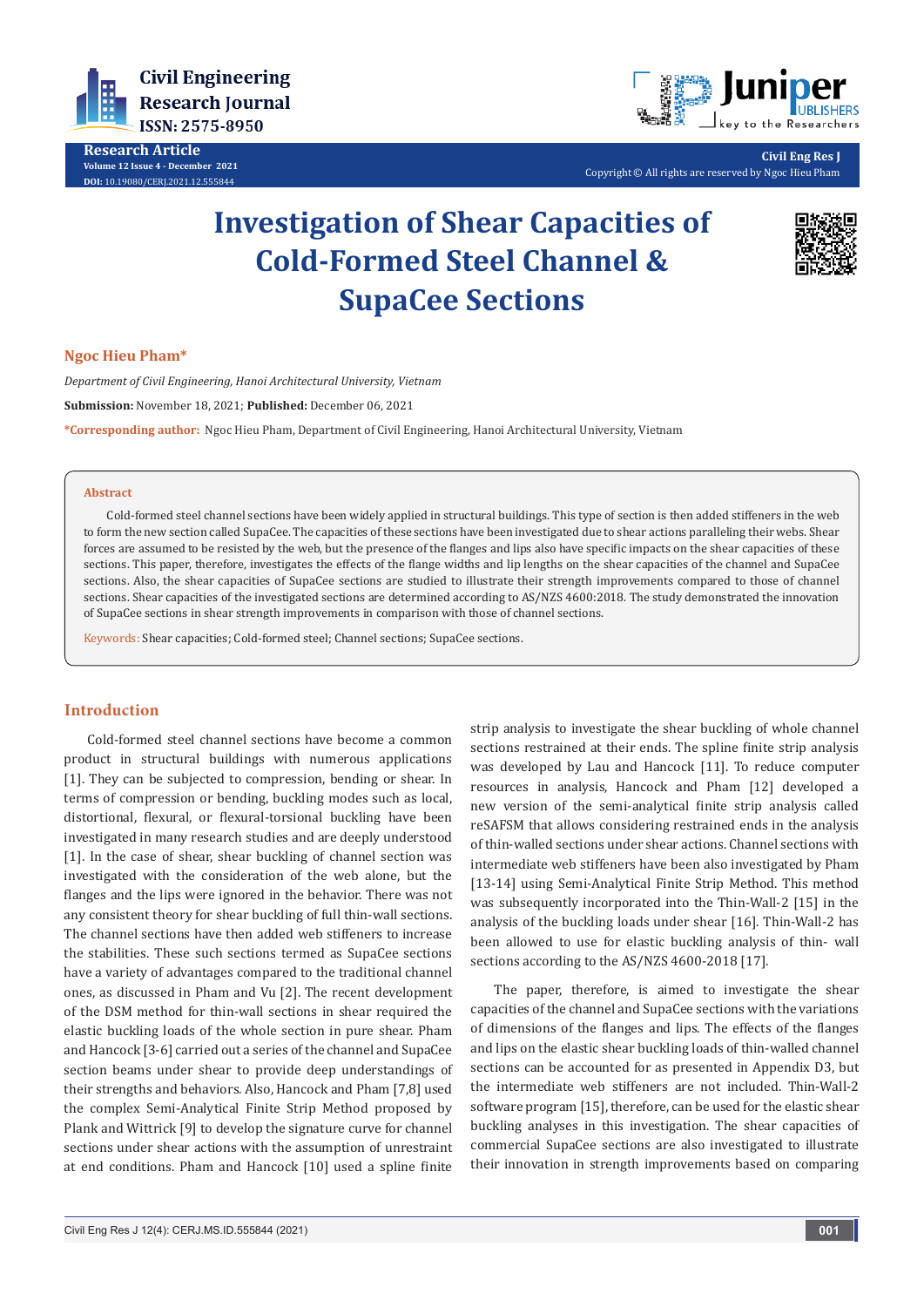the shear capacities between SupaCee and channel sections. The investigated sections are commercial sections provided by BlueScope Lysaght [18]. The THIN-WALL-2 software program [15] is used for elastic bucking analysis under shear actions, and the shear capacities are determined according to the AS/NZS 4600: 2018 [17].

### **Determination of the Shear Capacities of Cold-Formed Steel Sections**

The nominal shear capacity of beams without transverse web stiffeners can be calculated determined according to AS/NZS 4600-2018 [17] as follows:

$$
V_{\rm v} = \begin{cases} V_{\rm y} & \text{for } \lambda_{\rm y} \le 0.815 \\ 0.815 \sqrt{V_{\rm cr} V_{\rm y}} & \text{for } 0.815 < \lambda_{\rm v} \le 1.227 \\ V_{\rm cr} & \text{for } \lambda_{\rm v} > 1.227 \end{cases}
$$

where  $V_y$ ,  $V_x$  are the yield shear force and the elastic shear buckling force of the section;

 $\lambda_{\nu}$  is the non-dimensional slenderness,  $\lambda_{\nu} = \sqrt{\frac{V_{\nu}}{V_{cr}}}\lambda_{\nu}$ .

The yield shear force  $V_y$ , can be calculated as  $V_y = 0.6 A_y f_y$ , where  $A_w$  is the area of the web element;  $f_y$  is the design yield stress. The elastic shear buckling force  $V<sub>c</sub>$  can be determined according to Appendix D, AS/NZS 4600-2018 [17] or a rational elastic buckling analysis. THIN-WALL-2 software program [15] will be used for this elastic buckling analysis in this investigation. This software program was developed at the University of Sydney using the finite strip method. One of the outputs of buckling analysis is a signature curve performing the relationship between the elastic buckling stress and the half-wavelength of each buckling mode. This program can be used for buckling analysis under compression, bending, shear, localized loading or combined actions. (Figure 1 (a)) shows the signature curve of a channel section under the shear actions paralleling the web. The elastic shear buckling stress is the minimum point in the curve with the buckling mode demonstrated in (Figure 1(b)).

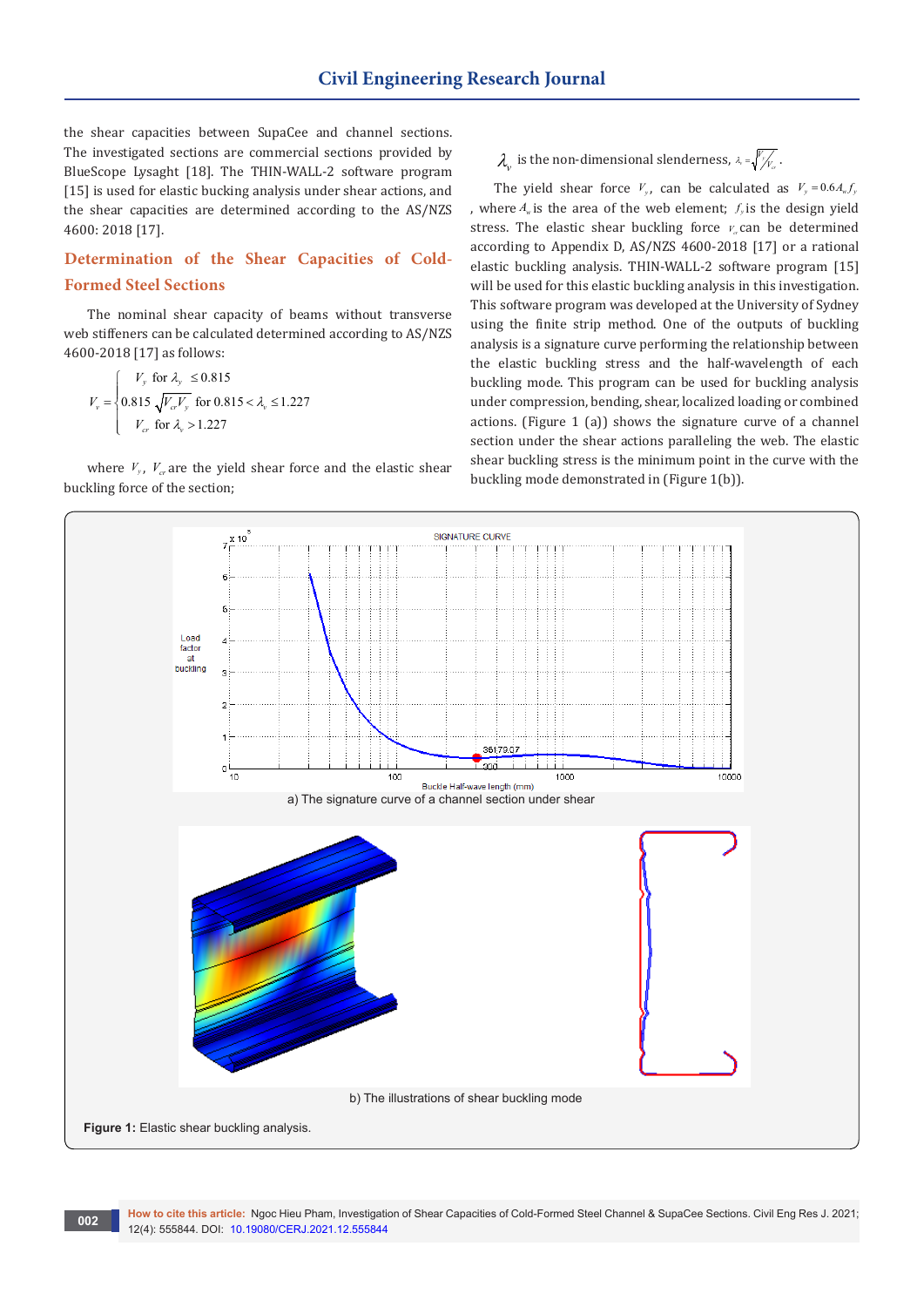## **Effects of Flanges and Lips on the Shear Capacities of Channel and SupaCee Sections**

The geometry of the unlipped, lipped channel and SupaCee sections are demonstrated in (Figure 2). The section depths (D) are 250 mm, the flanges (B) vary from 0.1 to 0.9 times of the depth (D). The sectional thicknesses (t) are 1.5 mm, 1.9 mm and 2.4 mm, and the inner radii at corners ( $\rm r^{}_1$  or  $\rm r^{}_2$ ) are 5 mm. The elastic shear buckling stresses are determined with the support of the THIN-WALL-2 software program [15]. The buckling stresses are listed in (Table 1) with the variation of the dimensions of the flanges and the lips. The shear capacities are then calculated with the design yield stress  $f$  of 450 MPa, as presented in Section 2. The nominal shear capacities are listed in (Table 2) and demonstrated in (Figure 3).



How to cite this article: Ngoc Hieu Pham, Investigation of Shear Capacities of Cold-Formed Steel Channel & SupaCee Sections. Civil Eng Res J. 2021; **12(4): 555844. DOI: [10.19080/CERJ.2021.12.55584](http://dx.doi.org/10.19080/CERJ.2021.12.555844)4**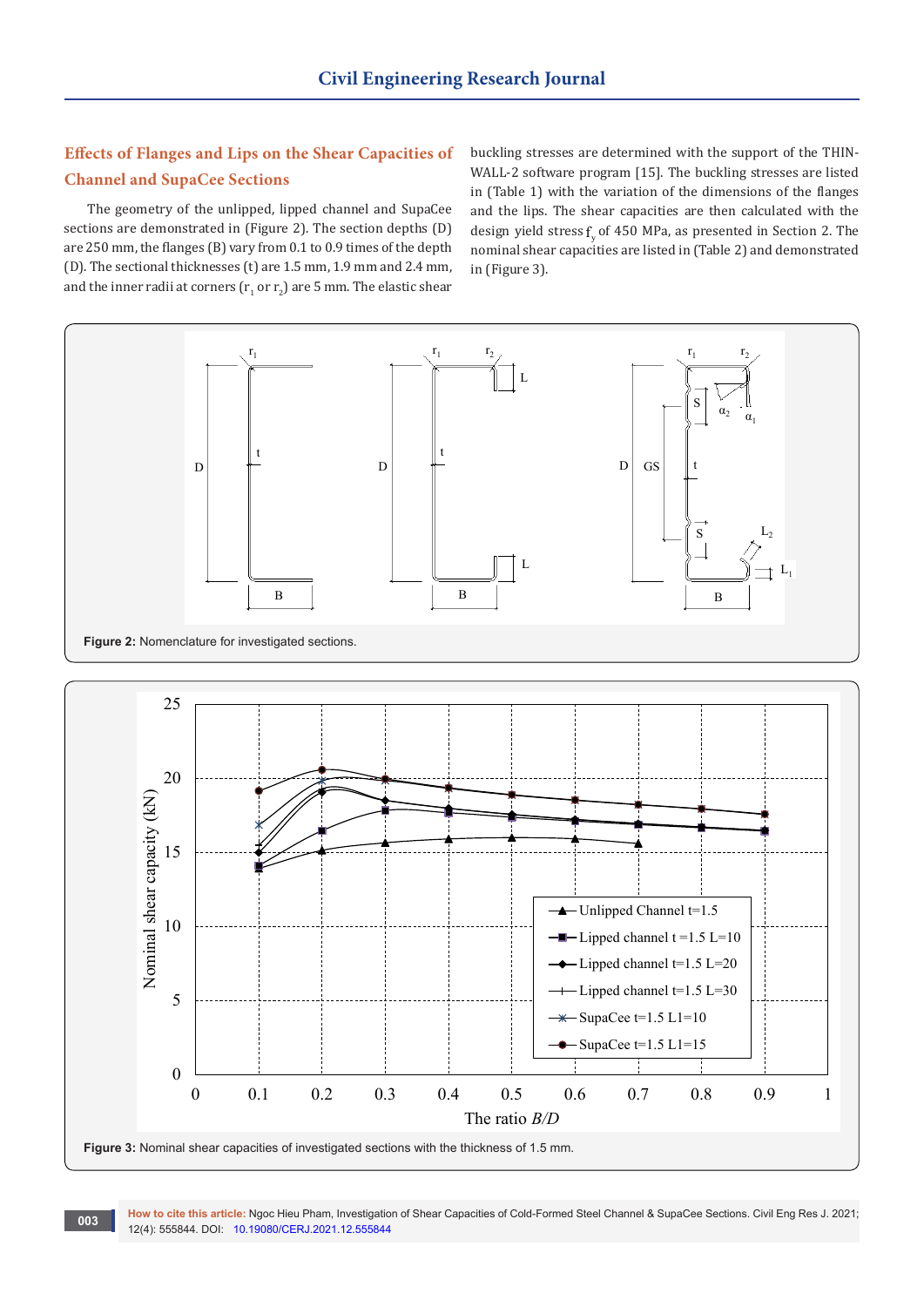| <b>Sections</b>     |     | $L$ or $L1 = L2$ | Elastic buckling stress (MPa) with the variation of the ratio B/D |        |        |        |        |        |                                                                                                                                |        |        |
|---------------------|-----|------------------|-------------------------------------------------------------------|--------|--------|--------|--------|--------|--------------------------------------------------------------------------------------------------------------------------------|--------|--------|
|                     | t   |                  | 0.1                                                               | 0.2    | 0.3    | 0.4    | 0.5    | 0.6    | 0.7                                                                                                                            | 0.8    | 0.9    |
|                     | 1.5 | $\mathbf{0}$     | 39.14                                                             | 42.57  | 43.99  | 44.73  | 44.97  | 44.75  | 43.85                                                                                                                          | 41.62  | 37.09  |
| Unlipped<br>channel | 1.9 | $\mathbf{0}$     | 60.35                                                             | 67.91  | 70.53  | 71.86  | 72.27  | 71.93  | 70.48                                                                                                                          | 66.86  | 59.57  |
|                     | 2.4 | $\mathbf{0}$     | 97.04                                                             | 107.15 | 112.34 | 114.85 | 115.59 | 115.02 | 112.75                                                                                                                         | 106.81 | 95.08  |
|                     |     | 10               | 39.7                                                              | 46.31  | 50.13  | 49.71  | 48.88  | 48.12  | 47.46                                                                                                                          | 46.83  | 46.23  |
|                     | 1.5 | 20               | 42.14                                                             | 53.59  | 52.01  | 50.54  | 49.37  | 48.42  | 47.67                                                                                                                          | 47.01  | 46.36  |
|                     |     | 30               | 43.55                                                             | 54.25  | 52.08  | 50.54  | 49.41  | 48.44  | 47.68                                                                                                                          | 47     | 46.34  |
| Unlipped<br>channel |     | 10               | 61.1                                                              | 71     | 77.6   | 78.86  | 78     | 76.98  | 76.03                                                                                                                          | 75.05  | 74.05  |
|                     | 1.9 | 20               | 62.44                                                             | 83.54  | 83.3   | 81.15  | 79.29  | 77.82  | 76.62                                                                                                                          | 75.55  | 74.52  |
|                     |     | 30               | 63.34                                                             | 86.62  | 83.64  | 81.27  | 79.45  | 77.89  | 76.66                                                                                                                          | 75.57  | 74.52  |
|                     | 2.4 | 10               | 97.75                                                             | 108.89 | 119.03 | 123.43 | 123.44 | 122.25 | 120.93                                                                                                                         | 119.42 | 117.45 |
|                     |     | 20               | 98.5                                                              | 124.18 | 131.54 | 129.15 | 126.57 | 124.34 | 122.53                                                                                                                         | 120.83 | 119.21 |
|                     |     | 30               | 99.24                                                             | 134.57 | 133.43 | 129.94 | 127.05 | 124.63 | 122.67<br>120.91<br>51.2<br>50.4<br>51.24<br>50.45<br>79.84<br>78.27<br>79.58<br>78.32<br>124.23<br>122.27<br>124.46<br>122.45 | 119.26 |        |
|                     |     | 10               | 47.36                                                             | 55.74  | 55.79  | 54.33  | 53.07  | 52.05  |                                                                                                                                |        | 49.38  |
| SupaCee             | 1.5 | 15               | 53.87                                                             | 57.86  | 56.13  | 54.45  | 53.14  | 52.11  |                                                                                                                                | 49.44  |        |
|                     | 1.9 | 10               | 74.3                                                              | 83.64  | 86.04  | 84.24  | 82.39  | 80.83  |                                                                                                                                |        | 77.02  |
|                     |     | 15               | 83                                                                | 88.88  | 87.04  | 84.61  | 82.57  | 80.96  |                                                                                                                                |        | 77.05  |
|                     |     | 10               | 93.45                                                             | 128.71 | 132.56 | 130.95 | 128.57 | 126.24 |                                                                                                                                |        | 120.35 |
|                     | 2.4 | 15               | 103.96                                                            | 134.98 | 135    | 131.7  | 128.94 | 126.64 |                                                                                                                                |        | 120.49 |

**Table 1:** Elastic shear buckling stresses of the investigated sections.



Based on the results in (Table 2), the shear forces are maximum at the ratio B/D of 0.5 for unlipped channel sections, whereas the maximum of shear forces are obtained at the lower ratio B/D varying from 0.2 to 0.4 depending on the lip lengths for lipped channel or SupaCee sections. In terms of lipped channel

and SupaCee sections, as the ratio B/D increases from 0.1 to 0.2, the shear force goes up rapidly. This illustrates the significant contribution of the flange on the shear capacities of the channel sections. The ratio B/D subsequently increases, the shear capacities improve slowly to the maximum values, subsequently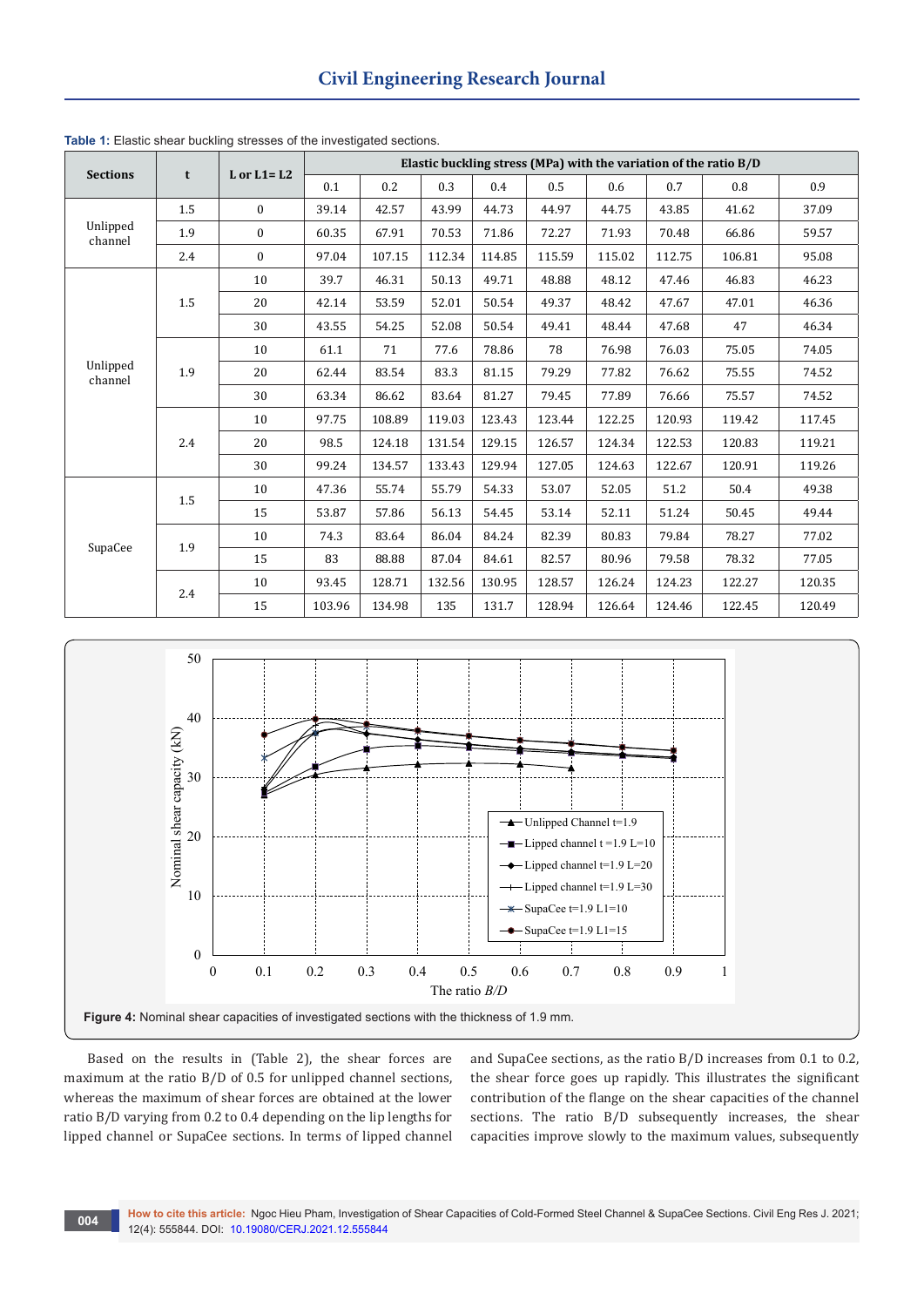reducing gradually as the flange width increase to 0.9. These results can be explained due to the effects of flange slenderness (Figures (4&5)). With the small flange, there is very little effect of flange slenderness on the shear buckling capacity. This effect is significant when the flange dimensions increase resulting in the reduction of the shear capacities. In terms of the unlipped channel section, as the increase of the ratio B/D, the shear capacities have

a slow increase trend to the maximum values, and then have a gradual reduction. When the ratio B/D increases to 0.8 and 0.9, shear buckling occurs in the flanges (Figure 6), this leads to the significant reductions of elastic buckling stresses. The lips are then added, shear buckling is prevented in the flanges, and the elastic shear buckling stresses are significantly improved as presented in (Table 1).

| <b>Sections</b> | t   | $L$ or $L1 = L2$ |       |         |       | Nominal shear capacity (kN) with the variation of the flange dimensions |         |       |       |                          |                          |
|-----------------|-----|------------------|-------|---------|-------|-------------------------------------------------------------------------|---------|-------|-------|--------------------------|--------------------------|
|                 |     |                  | 0.1   | $0.2\,$ | 0.3   | 0.4                                                                     | $0.5\,$ | 0.6   | 0.7   | 0.8                      | 0.9                      |
| Unlipped chan-  | 1.5 | $\overline{0}$   | 13.91 | 15.13   | 15.64 | 15.9                                                                    | 15.99   | 15.91 | 15.59 | $\blacksquare$           | $\overline{\phantom{a}}$ |
| nel             | 1.9 | $\mathbf{0}$     | 27.08 | 30.48   | 31.65 | 32.25                                                                   | 32.43   | 32.28 | 31.63 |                          | $\overline{\phantom{a}}$ |
|                 | 2.4 | $\overline{0}$   | 54.78 | 60.48   | 63.41 | 64.83                                                                   | 65.25   | 64.93 | 63.65 | $\overline{\phantom{a}}$ | $\overline{\phantom{a}}$ |
|                 |     | 10               | 14.11 | 16.46   | 17.82 | 17.67                                                                   | 17.37   | 17.11 | 16.87 | 16.65                    | 16.43                    |
|                 | 1.5 | 20               | 14.98 | 19.05   | 18.49 | 17.97                                                                   | 17.55   | 17.21 | 16.94 | 16.71                    | 16.48                    |
|                 |     | 30               | 15.48 | 19.29   | 18.51 | 17.97                                                                   | 17.56   | 17.22 | 16.95 | 16.7                     | 16.47                    |
|                 |     | 10               | 27.42 | 31.86   | 34.83 | 35.39                                                                   | 35      | 34.55 | 34.12 | 33.68                    | 33.23                    |
| Lipped channel  | 1.9 | 20               | 28.02 | 37.49   | 37.38 | 36.42                                                                   | 35.58   | 34.92 | 34.39 | 33.91                    | 33.44                    |
|                 |     | 30               | 28.43 | 38.87   | 37.54 | 36.47                                                                   | 35.66   | 34.96 | 34.4  | 33.91                    | 33.44                    |
|                 | 2.4 | 10               | 55.18 | 61.47   | 67.19 | 69.67                                                                   | 69.62   | 69.01 | 68.26 | 67.41                    | 66.3                     |
|                 |     | 20               | 55.6  | 70.1    | 74.25 | 72.9                                                                    | 71.45   | 70.19 | 69.17 | 68.21                    | 67.29                    |
|                 |     | 30               | 56.02 | 75.96   | 75.32 | 73.35                                                                   | 71.72   | 70.35 | 69.24 | 68.25                    | 67.32                    |
|                 | 1.5 | 10               | 16.84 | 19.82   | 19.83 | 19.31                                                                   | 18.86   | 18.51 | 18.21 | 17.92                    | 17.55                    |
|                 |     | 15               | 19.15 | 20.57   | 19.95 | 19.36                                                                   | 18.89   | 18.53 | 18.22 | 17.93                    | 17.58                    |
| SupaCee         | 1.9 | 10               | 33.34 | 37.54   | 38.61 | 37.81                                                                   | 36.97   | 36.27 | 35.83 | 35.13                    | 34.57                    |
|                 |     | 15               | 37.25 | 39.89   | 39.06 | 37.97                                                                   | 37.06   | 36.33 | 35.71 | 35.15                    | 34.58                    |
|                 |     | 10               | 52.75 | 72.65   | 74.83 | 73.92                                                                   | 72.58   | 71.26 | 70.13 | 69.02                    | 67.94                    |
|                 | 2.4 | 15               | 58.68 | 76.19   | 76.2  | 74.34                                                                   | 72.78   | 71.49 | 70.26 | 69.12                    | 68.01                    |

**Table 2:** Nominal shear capacities of the investigated sections.



**How to cite this article:** Ngoc Hieu Pham, Investigation of Shear Capacities of Cold-Formed Steel Channel & SupaCee Sections. Civil Eng Res J. 2021; 12(4): 555844. DOI: [10.19080/CERJ.2021.12.55584](http://dx.doi.org/10.19080/CERJ.2021.12.555844)4 **12(4): 555844 DOI:** 10.19080/CERJ.2021.12.555844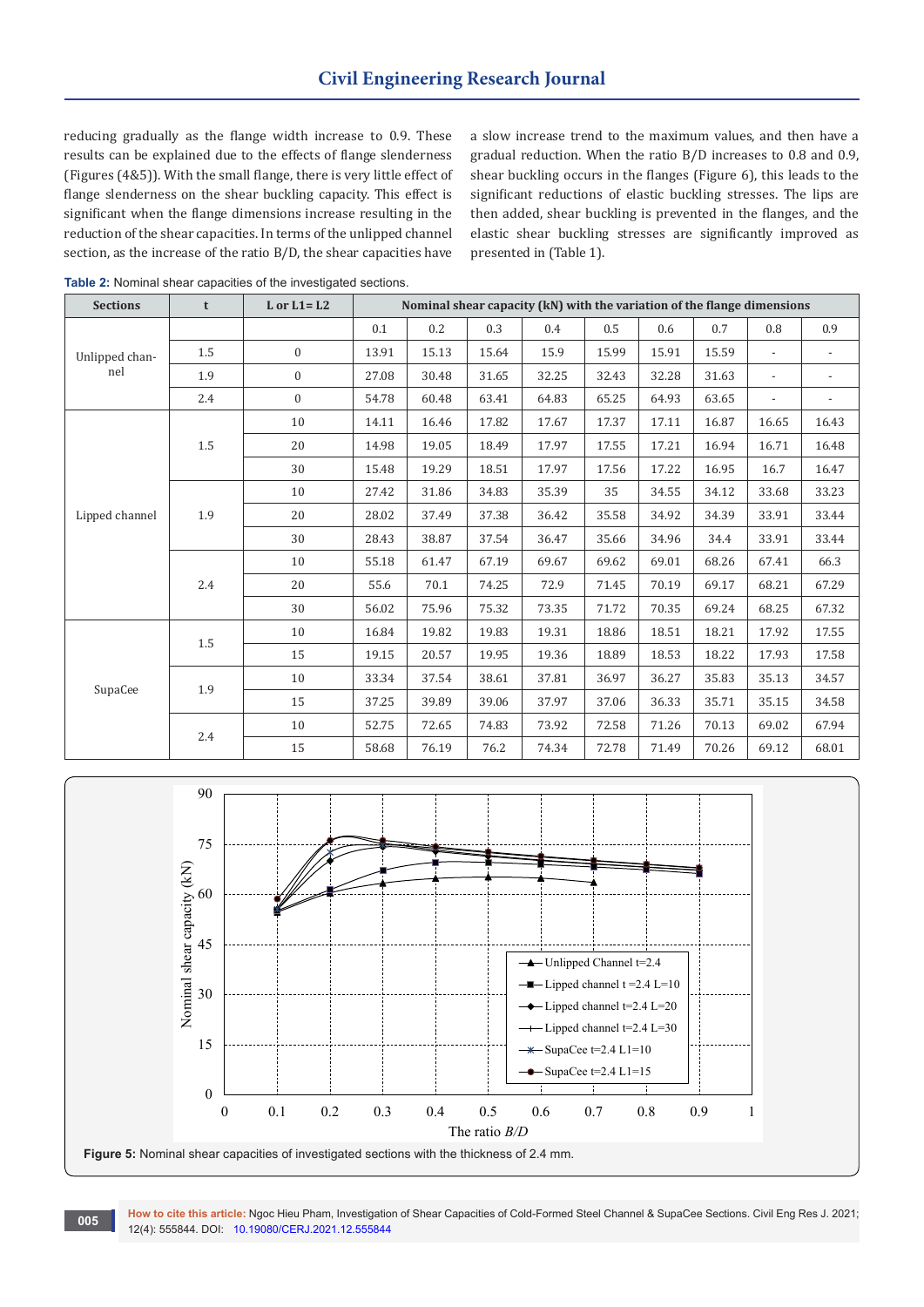

### **Comparison of Shear Capacities of Channel and SupaCee Sections**

The channel and SupaCee sections for this investigation are taken from the catalogue provided by BlueScope Lysaght [18]. Their dimensions are presented in (Table 3) with the nomenclature demonstrated in (Figure 2). The elastic shear buckling stresses are determined using the Thin-Wall-2 software program [15] and are listed in (Table 3). These buckling stresses are then used to

determine shear capacities of the investigated sections according to AS/NZS 4600-2018 [17] as presented in Section 2. The design yield stress  $f$  of 450 MPa is used for this investigation. Shear capacities of channel and SupaCee are summarized in (Table 3). The results of shear capacities are plotted in percentage diagrams, where the shear capacities of channel sections are shown in the horizontal axis and the vertical axis is for the shear capacity deviations (in %) between SupaCee and channel sections, as illustrated in (Figure 7).



The SupaCee sections have demonstrated their innovation in shear capacities compared to those of channel sections due to the effects of the intermediate web stiffeners with the increase of shear capacities reaching 22%. The web stiffeners become more beneficial effects with the smaller thicknesses in all investigated sections. This conclusion can be seen as the strength

improvements of the SC250 section decrease from 11.54% to 4.48% when the thicknesses increase from 1.5mm to 2.4mm as presented in (Table 4). This trend is also observed in the other sections. For small sections (SC150 and SC200 sections), the shear strength improvements are more noticeable for the small section. This result is illustrated as the higher strength improvements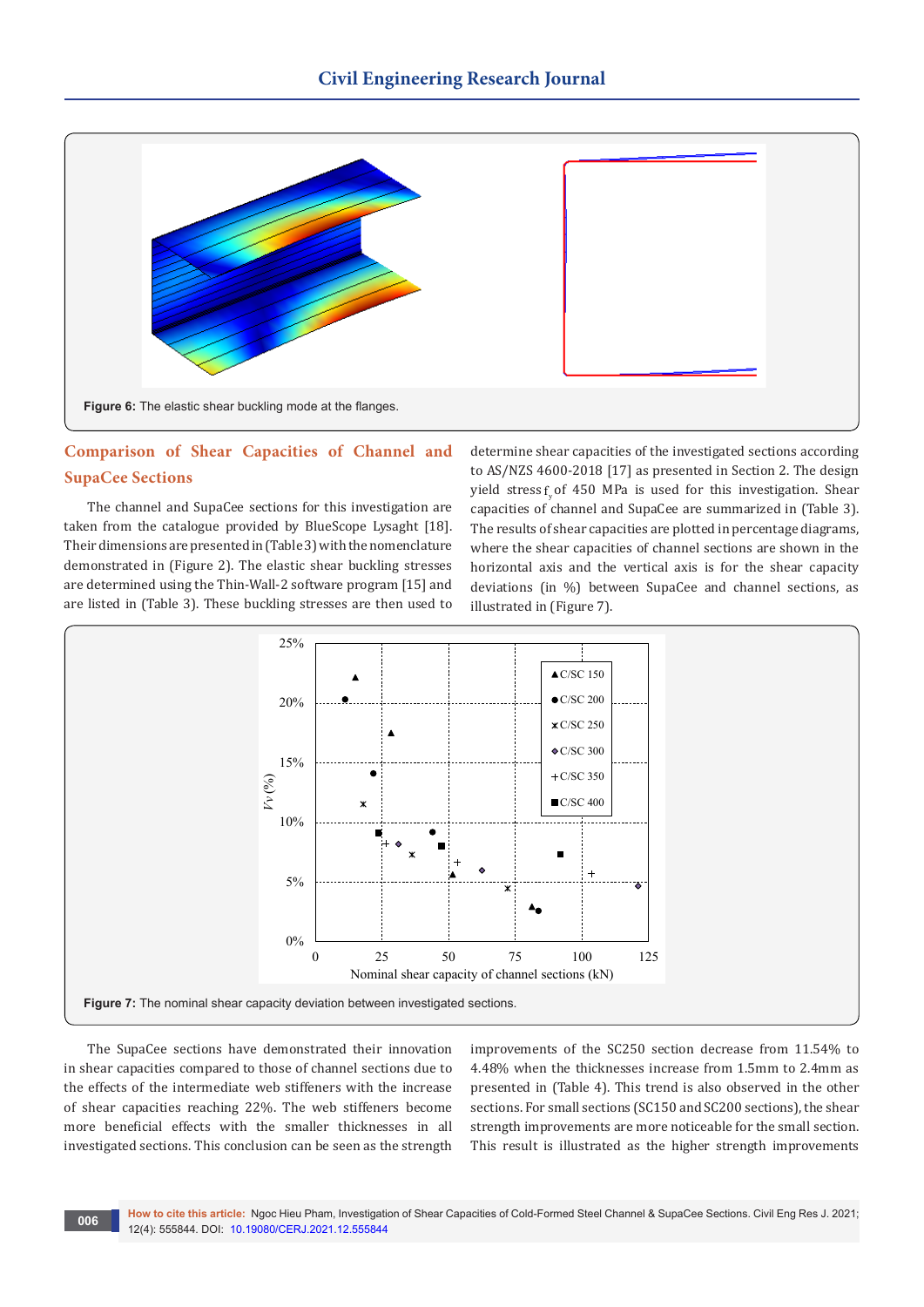of SC150 section compared to those of SC200 section in almost investigated thicknesses. For large sections (see SC250 to SC400 sections), the strength improvements become more significant as the increase of web slenderness. This conclusion is based on **Table 3:** The nominal dimensions of channel and SupaCee sections.

the increasing trend of strength improvements from 7.29% to 9.14% corresponding to the increase of web slenderness from SC25019 to SC40019 sections. This trend is also seen for the other thicknesses.

| <b>Sections</b> | t       | D   | $\mathbf{B}$ | L1  | L2  | $\mathbf{L}$ | <b>GS</b> | S  | $\alpha 1$ | $\alpha$ 2 |
|-----------------|---------|-----|--------------|-----|-----|--------------|-----------|----|------------|------------|
| SC/C15012       | 1.2     | 152 | 64           | 7.5 | 7.5 | 14.5         | 64        | 42 | 5          | 35         |
| SC/C15015       | 1.5     | 152 | 64           | 7.5 | 7.5 | 14.5         | 64        | 42 | 5          | 35         |
| SC/C15019       | 1.9     | 152 | 64           | 7.5 | 7.5 | 14.5         | 64        | 42 | 5          | 35         |
| SC/C15024       | 2.4     | 152 | 64           | 7.5 | 7.5 | 14.5         | 64        | 42 | 5          | 35         |
| SC/C20012       | 1.2     | 203 | 76           | 10  | 10  | 19.5         | 115       | 42 | 5          | 35         |
| SC/C20015       | 1.5     | 203 | 76           | 10  | 10  | 19.5         | 115       | 42 | 5          | 35         |
| SC/C20019       | 1.9     | 203 | 76           | 10  | 10  | 19.5         | 115       | 42 | 5          | 35         |
| SC/C20024       | 2.4     | 203 | 76           | 10  | 10  | 19.5         | 115       | 42 | 5          | 35         |
| SC/C25015       | $1.5\,$ | 254 | 76           | 11  | 11  | 21.5         | 166       | 42 | 5          | 35         |
| SC/C25019       | 1.9     | 254 | 76           | 11  | 11  | 21.5         | 166       | 42 | 5          | 35         |
| SC/C25024       | 2.4     | 254 | 76           | 11  | 11  | 21.5         | 166       | 42 | 5          | 35         |
| SC/C30019       | 1.9     | 300 | 96           | 14  | 14  | 27.5         | 212       | 42 | 5          | 35         |
| SC/C30024       | 2.4     | 300 | 96           | 14  | 14  | 27.5         | 212       | 42 | 5          | 35         |
| SC/C30030       | 3       | 300 | 96           | 14  | 14  | 27.5         | 212       | 42 | 5          | 35         |
| SC/C35019       | 1.9     | 350 | 125          | 15  | 15  | 30           | 262       | 42 | 5          | 35         |
| SC/C35024       | 2.4     | 350 | 125          | 15  | 15  | 30           | 262       | 42 | 5          | 35         |
| SC/C35030       | 3       | 125 | 125          | 15  | 15  | 30           | 262       | 42 | 5          | 35         |
| SC/C40019       | 1.9     | 400 | 125          | 15  | 15  | 30           | 312       | 42 | 5          | 35         |
| SC/C40024       | 2.4     | 400 | 125          | 15  | 15  | 30           | 312       | 42 | 5          | 35         |
| SC/C40030       | 3       | 400 | 125          | 15  | 15  | 30           | 312       | 42 | 5          | 35         |

Note: the inner radius  $r_1 = r_2 = 5$ mm; t, D, B, L<sub>1</sub>, L<sub>2</sub>, GS, S (mm);  $\alpha_1$ ,  $\alpha_2(0)$ 

**Table 4:** The elastic shear buckling stress and nominal shear capacity of the channel and SupaCee sections.

|                 | <b>Elastic shear buckling stress (MPa)</b> |                | Nominal shear capacity (kN) |                |              |  |  |
|-----------------|--------------------------------------------|----------------|-----------------------------|----------------|--------------|--|--|
| <b>Sections</b> | <b>Lipped channel</b>                      | <b>SupaCee</b> | Lipped channel              | <b>SupaCee</b> | $\Delta$ (%) |  |  |
| 15012           | 90.87                                      | 111.01         | 15.00                       | 18.33          | 22.16%       |  |  |
| 15015           | 138.12                                     | 162.3          | 28.38                       | 33.35          | 17.51%       |  |  |
| 15019           | 220.97                                     | 246.57         | 51.52                       | 54.42          | 5.63%        |  |  |
| 15024           | 349.92                                     | 370.84         | 81.29                       | 83.68          | 2.95%        |  |  |
| 20012           | 49.55                                      | 59.62          | 11.15                       | 13.42          | 20.32%       |  |  |
| 20015           | 77.43                                      | 88.36          | 21.72                       | 24.78          | 14.12%       |  |  |
| 20019           | 124.22                                     | 135.64         | 43.95                       | 47.99          | 9.19%        |  |  |
| 20024           | 197.83                                     | 208.23         | 83.72                       | 85.89          | 2.59%        |  |  |
| 25015           | 50.43                                      | 56.25          | 17.93                       | 20.00          | 11.54%       |  |  |
| 25019           | 80.75                                      | 86.64          | 36.24                       | 38.88          | 7.29%        |  |  |
| 25024           | 127.8                                      | 133.52         | 72.14                       | 75.37          | 4.48%        |  |  |
| 30019           | 57.29                                      | 61.98          | 31.15                       | 33.7           | 8.19%        |  |  |
| 30024           | 91.3                                       | 96.76          | 62.49                       | 66.23          | 5.98%        |  |  |
| 30030           | 142.15                                     | 148.8          | 121.11                      | 126.78         | 4.68%        |  |  |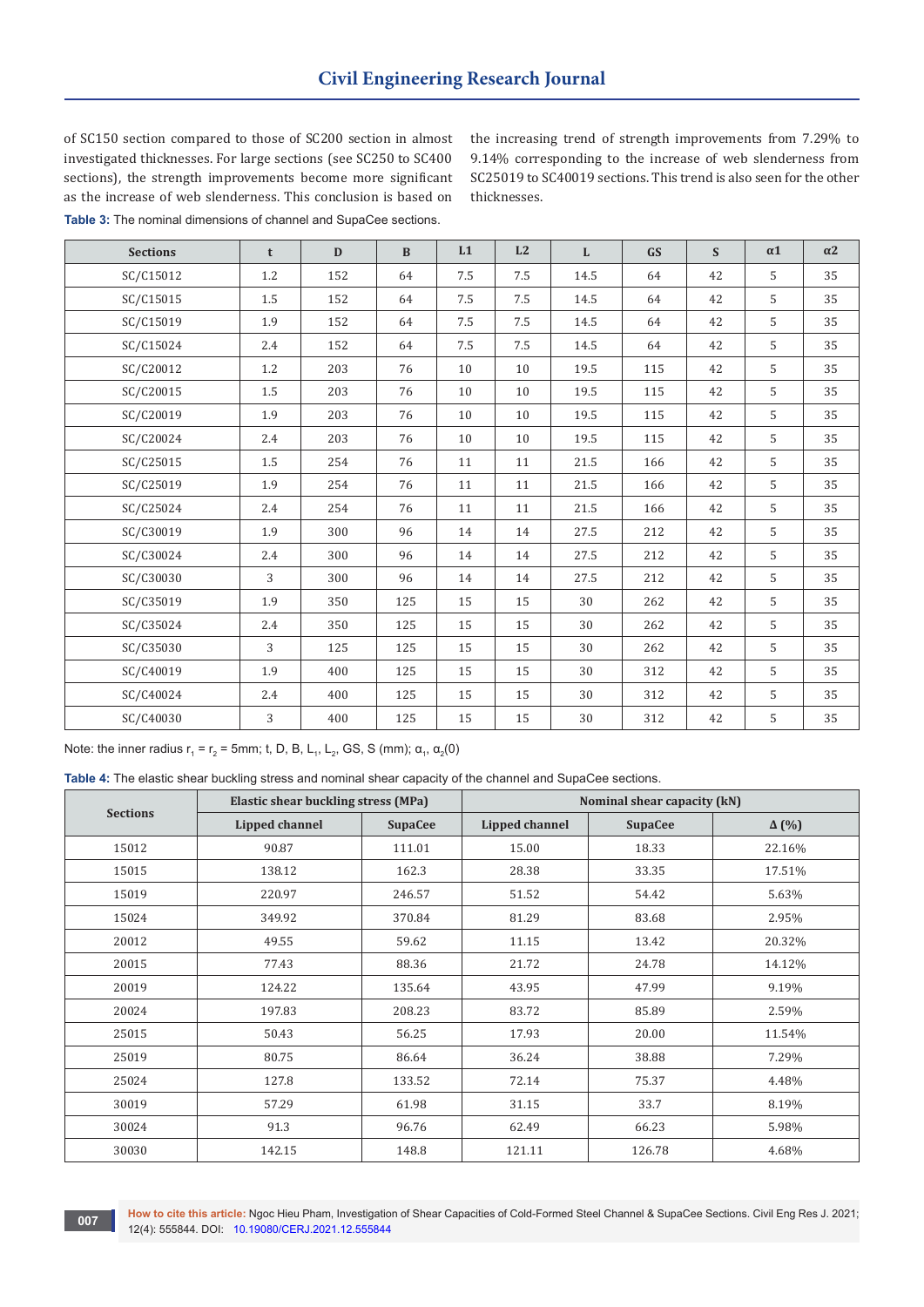| 35019 | 41.47  | 44.88  | 26.49  | 28.67  | 8.22% |
|-------|--------|--------|--------|--------|-------|
| 35024 | 66.21  | 70.62  | 53.26  | 56.81  | 6.66% |
| 35030 | 103.36 | 109.25 | 103.57 | 109.47 | 5.70% |
| 40019 | 32.15  | 35.09  | 23.59  | 25.75  | 9.14% |
| 40024 | 51.22  | 55.33  | 47.35  | 51.15  | 8.02% |
| 40030 | 79.78  | 85.63  | 91.91  | 98.65  | 7.33% |

Note: ∆ (%) is the nominal shear capacity deviation between SupaCee and Lipped channel sections (in %)

#### **Conclusion**

The paper investigated the effects of flange widths and lip lengths on the shear capacities of unlipped channel, lipped channel and SupaCee sections. The investigated results have demonstrated the role of the flanges and lips on the shear capacities with the significant increase of shear forces as the ratio of B/D increase from 0.1 to 0.2, but then observe a gradual reduction due to the 207-221.

effects of flange slenderness. Also, the lips can prevent the shear buckling from occurring in the flanges with the large ratio of B/D. The paper subsequently investigated the innovation in shear capacities of SupaCee sections compared to those of traditional channel sections with significant shear strength improvements.

#### **References**

- 1. Yu WW, Laboube RA, Chen H (2019) Cold-formed Steel Design. John Wiley and Sons, 111 River Street, Hoboken, NJ 07030, USA.
- 2. [Pham NH, Vu QA \(2021\) Effects of stiffeners on the capacities of cold](https://onlinelibrary.wiley.com/doi/abs/10.1002/stco.202100003)[formed steel channel members. Steel Construction 14\(4\): 270-278.](https://onlinelibrary.wiley.com/doi/abs/10.1002/stco.202100003)
- 3. [Pham CH, Hancock GJ \(2010\) Direct strength design of cold-formed](https://ascelibrary.org/doi/abs/10.1061/%28ASCE%29ST.1943-541X.0000510)  C-sections in combined bending and shear.  $20<sup>th</sup>$  International Specialty [Conference on Cold-Formed Steel Structures-Recent Research and](https://ascelibrary.org/doi/abs/10.1061/%28ASCE%29ST.1943-541X.0000510)  [Developments in Cold- Formed Steel Design and Construction pp: 221-](https://ascelibrary.org/doi/abs/10.1061/%28ASCE%29ST.1943-541X.0000510) [236.](https://ascelibrary.org/doi/abs/10.1061/%28ASCE%29ST.1943-541X.0000510)
- 4. Pham CH, Hancock GJ (2010) Finite element analyses of high strength Cold- Formed SupaCee® Sections in Shear, Proceedings of SDSS Rio. International Colloquium Stability and Ductility of Steel Structures Volume 2, 1025-1032.
- 5. [Pham CH, Hancock GJ \(2013\) Experimental Investigation and Direct](https://ascelibrary.org/doi/abs/10.1061/%28ASCE%29ST.1943-541X.0000736)  [Strength Design of High-Strength, Complex C-Sections in Pure Bending,](https://ascelibrary.org/doi/abs/10.1061/%28ASCE%29ST.1943-541X.0000736)  [Journal of Structural Engineering 139\(11\): 1842-1852.](https://ascelibrary.org/doi/abs/10.1061/%28ASCE%29ST.1943-541X.0000736)
- 6. Pham CH and Hancock GJ (2012) Direct strength design of coldformed sections for shear and combined actions. Journal of Structural Engineering Volume 1, 759-768.
- 7. Hancock GJ, Pham CH (2011) A signature curve for cold-formed channel sections in pure shear. Research Report R919.
- 8. Hancock GJ, Pham CH (2012) Direct method of design for shear of cold-formed channel sections based on a shear signature curve. in 21<sup>st</sup> international specialty conference on cold-formed steel structures pp:
- 9. [Plank RJ, Wittrick WH \(1974\) Buckling under Combined Loading](https://onlinelibrary.wiley.com/doi/abs/10.1002/nme.1620080211)  [of Thin, Flat- Walled Structures by a Complex Finite Strip Method.](https://onlinelibrary.wiley.com/doi/abs/10.1002/nme.1620080211)  [International Journal for Numerical Methods in Engineering 8\(2\): 323-](https://onlinelibrary.wiley.com/doi/abs/10.1002/nme.1620080211) [339.](https://onlinelibrary.wiley.com/doi/abs/10.1002/nme.1620080211)
- 10. Pham CH, Hancook GJ (2009) Shear buckling of thin-walled channel sections. Journal of Constructional Steel Research. 65(3): 578-585.
- 11. [Lau SCW, Hancock GJ \(1986\) Buckling of thin-flat-walled structures by](https://www.sciencedirect.com/science/article/abs/pii/0263823186900340)  [a spline finite strip method. Thin-Walled Structures 4\(4\): 269-294.](https://www.sciencedirect.com/science/article/abs/pii/0263823186900340)
- 12. Hancock GJ, Pham CH (2013) Shear buckling of channel sections with simply supported ends using the Semi-Analytical Finite Strip Method. Thin-Walled Structures 71: 72-80.
- 13. Pham SH, Pham CH, Hancock GJ (2012) Shear buckling of thin-walled channel sections with complex stiffened webs. Research Report R924.
- 14. [Pham SH, Pham CH, Hancook GJ \(2012\) Shear buckling of thin-walled](https://scholarsmine.mst.edu/cgi/viewcontent.cgi?article=1838&context=isccss)  [channel sections with complex stiffened webs. in 21](https://scholarsmine.mst.edu/cgi/viewcontent.cgi?article=1838&context=isccss)<sup>st</sup> international [specialty conference on cold-formed steel structures pp: 281-296.](https://scholarsmine.mst.edu/cgi/viewcontent.cgi?article=1838&context=isccss)
- 15. Nguyen VV, Hancock GJ, Pham CH (2015) Development of the Thin-Wall- 2 for Buckling Analysis of Thin-Walled Sections Under Generalized Loading. in Proceeding of 8th International Conference on Advances in Steel Structures.
- 16. Hancock GJ, Pham CH (2022) Finite strip methods for stability analysis of thin- walled members with applications to the Direct Strength Method of design LTD.
- 17. AS/NZS 4600-2018 (2018) Australian / New Zealand Standard TM Cold-formed steel structures. The Council of Standards Australia.
- 18. BlueScope Lysaght (2014) Supapurlins Supazeds & Supacees. Blue Scope Lysaghts.